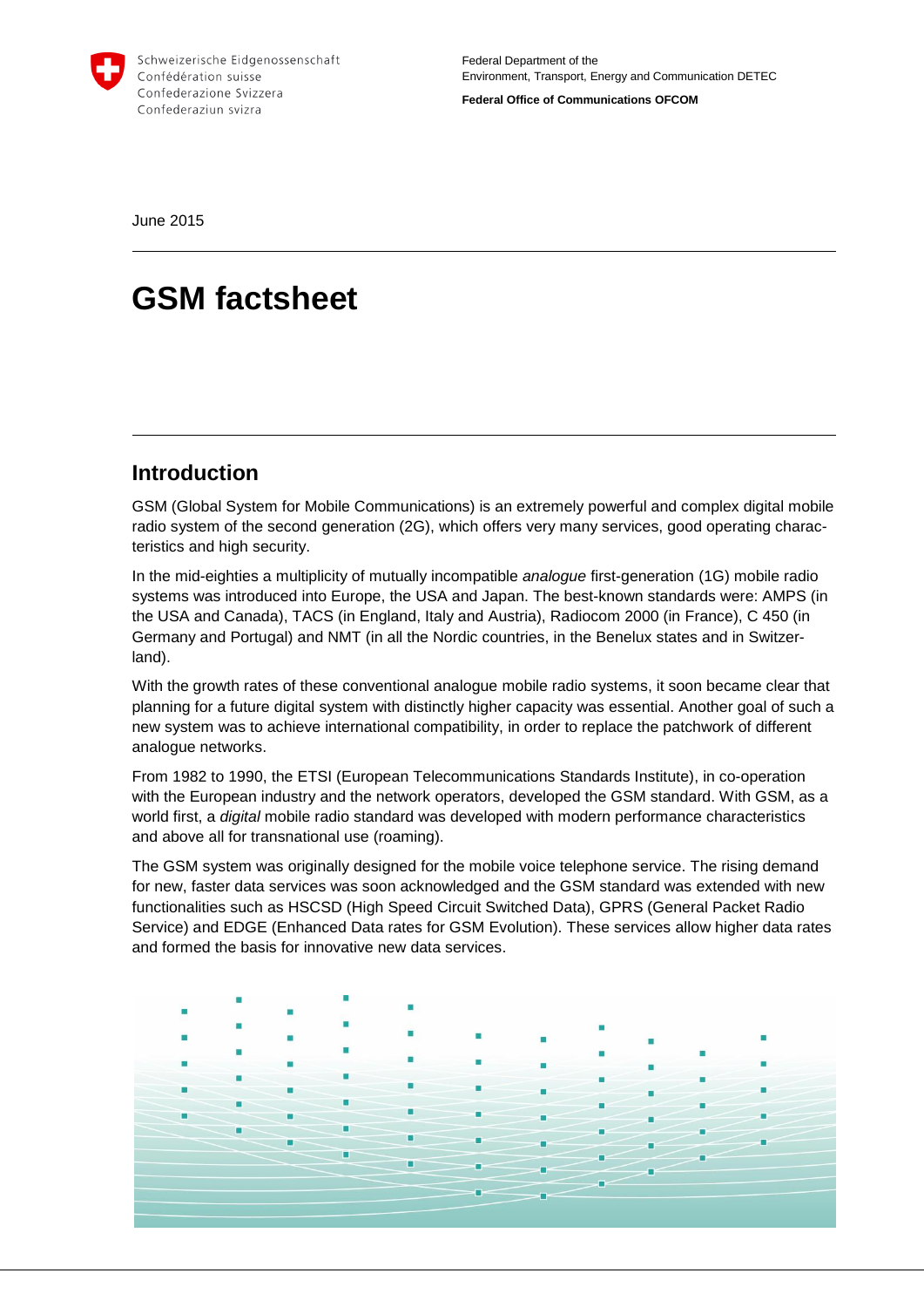# **Contents**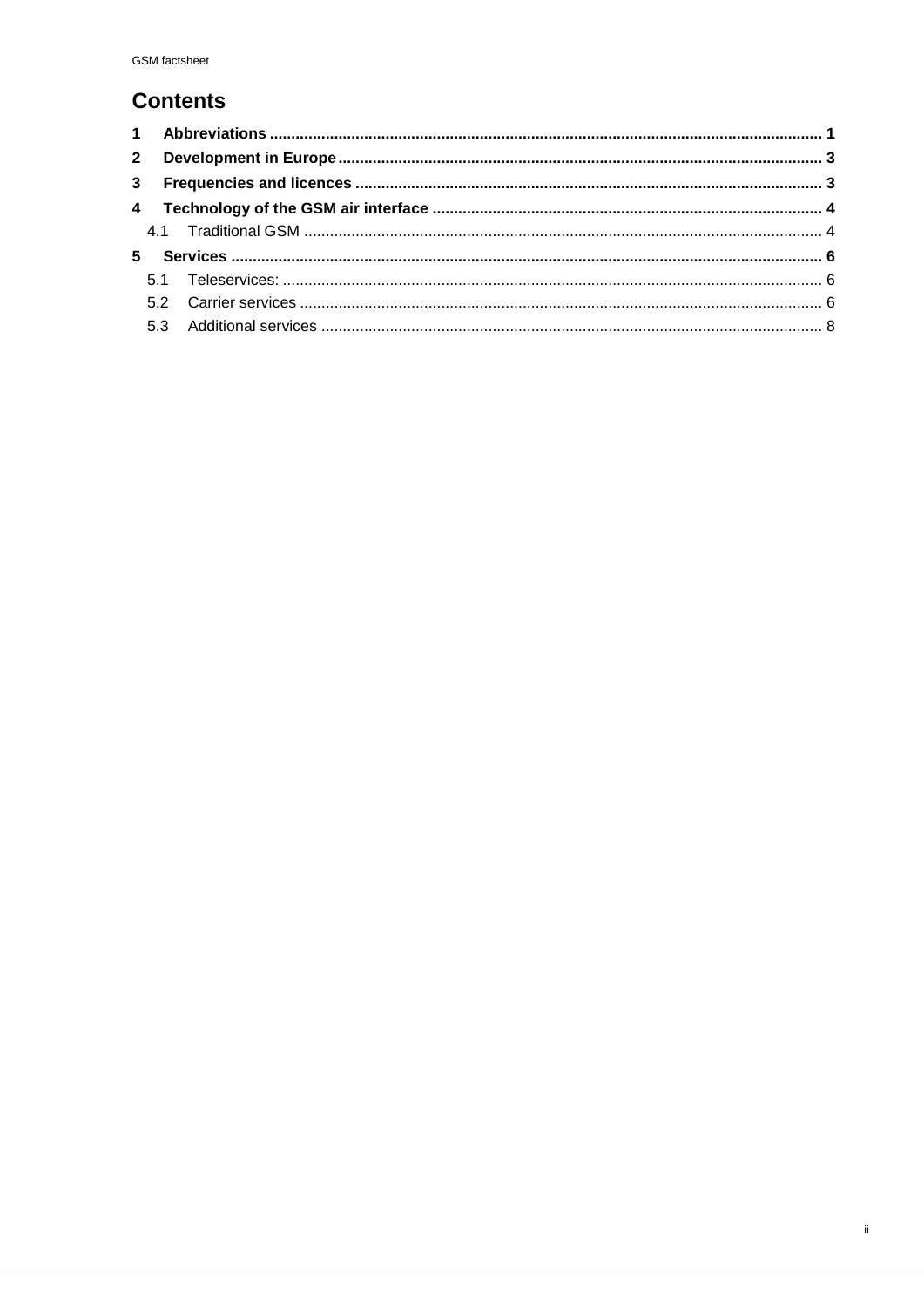# **1 Abbreviations**

| 3GPP         | 3 <sup>rd</sup> Generation Partnership Project              |
|--------------|-------------------------------------------------------------|
| AIPN         | <b>All-IP Network</b>                                       |
| AMC          | <b>Adaptive Modulation and Coding</b>                       |
| <b>APN</b>   | <b>Access Point Name</b>                                    |
| bps          | Bits per second                                             |
| CDMA         | <b>Code Division Multiple Access</b>                        |
| <b>DECT</b>  | <b>Digital Enhanced Cordless Telecommunications</b>         |
| DSL          | <b>Digital Subscriber Line</b>                              |
| DVB-T        | <b>Terrestrial Digital Video Broadcast</b>                  |
| eMBMS        | Evolved Multimedia Broadcast/Multicast Service              |
| <b>EDGE</b>  | <b>Enhanced Data Rates for GSM Evolution</b>                |
| <b>EPC</b>   | <b>Evolved Packet Core</b>                                  |
| EPS          | Evolved Packet System (EPS = E-UTRAN + EPC)                 |
| E-UTRA       | <b>Evolved UMTS Terrestrial Radio Access</b>                |
| E-UTRAN      | <b>Evolved UMTS Terrestrial Radio Access Network</b>        |
| EV-DO        | Evolution-Data Optimized                                    |
| <b>FDD</b>   | <b>Frequency Division Duplex</b>                            |
| <b>FDMA</b>  | <b>Frequency Division Multiple Access</b>                   |
| <b>FTTx</b>  | Fibre To The x (Home, Building, Curb )                      |
| <b>GBR</b>   | <b>Guaranteed Bitrate</b>                                   |
| GHz          | Giga-Hertz (10 <sup>9</sup> Hertz)                          |
| <b>GSM</b>   | Global System for Mobile Communications                     |
| HetNet       | <b>Heterogeneous Network</b>                                |
| <b>HSPA</b>  | <b>High Speed Packet Access</b>                             |
| <b>ICIC</b>  | Inter Cell Interference Coordination                        |
| <b>IEEE</b>  | Institute of Electrical and Electronics Engineers           |
| <b>IMS</b>   | IP Multimedia System                                        |
| IMT          | International Mobile Telecommunications                     |
| IP           | Internet Protocol                                           |
| <b>ITU</b>   | International Telecommunication Union                       |
| <b>ITU-R</b> | <b>ITU Radiocommunication Sector</b>                        |
| <b>LIPTO</b> | Local Internet Protocol Traffic Offload                     |
| LTE          | Long Term Evolution                                         |
| LTE-A        | LTE-Advanced                                                |
| <b>MBMS</b>  | Multimedia Broadcast/Multicast Service                      |
| <b>MHz</b>   | Mega-Hertz (10 <sup>6</sup> Hertz)                          |
| <b>MIMO</b>  | Multiple Input Multiple Output (multiple antenna technique) |
| <b>OFCOM</b> | <b>Federal Office of Communications</b>                     |
| <b>OFDM</b>  | <b>Orthogonal Frequency Division Multiplexing</b>           |
| <b>OFDMA</b> | <b>Orthogonal Frequency Division Multiple Access</b>        |
| <b>PER</b>   | Packet error rate                                           |
| <b>PRB</b>   | <b>Physical Resource Block</b>                              |
| <b>PSK</b>   | <b>Phase Shift Keying</b>                                   |
| QAM          | Quadrature Amplitude Modulation                             |
| QoS          | <b>Quality of Service</b>                                   |
| <b>QPSK</b>  | Quadrature Phase-Shift Keying                               |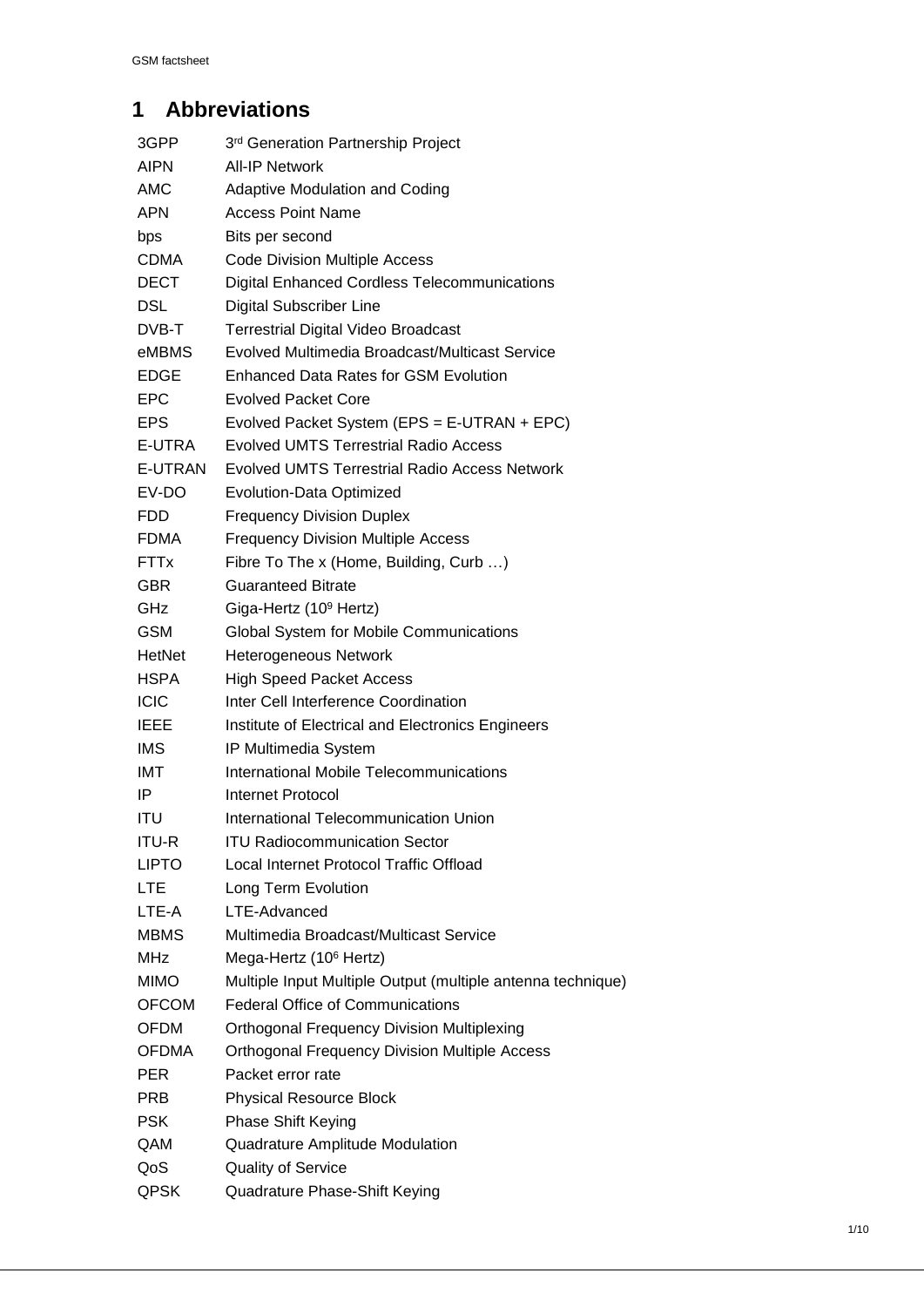GSM factsheet

| Radio Access Technology                           |
|---------------------------------------------------|
| Resource Block                                    |
| Radio Resource Management                         |
| Services Architecture Evolution                   |
| Single Carrier Frequency Division Multiple Access |
| <b>Space Division Multiple Access</b>             |
| Single-Frequency Network                          |
| Selected Internet Protocol Traffic Offload        |
| Signal to Interference Ratio                      |
| <b>Short Message Service</b>                      |
| Self Organising Network                           |
| <b>Time Division Duplex</b>                       |
| Transmission Time Interval                        |
| Universal Mobile Telecommunications System        |
| <b>UMTS Terrestrial Radio Access Network</b>      |
| Voice over IP                                     |
| Voice over LTE                                    |
| Worldwide Interoperability for Microwave Access   |
| World Radio Conference (ITU)                      |
|                                                   |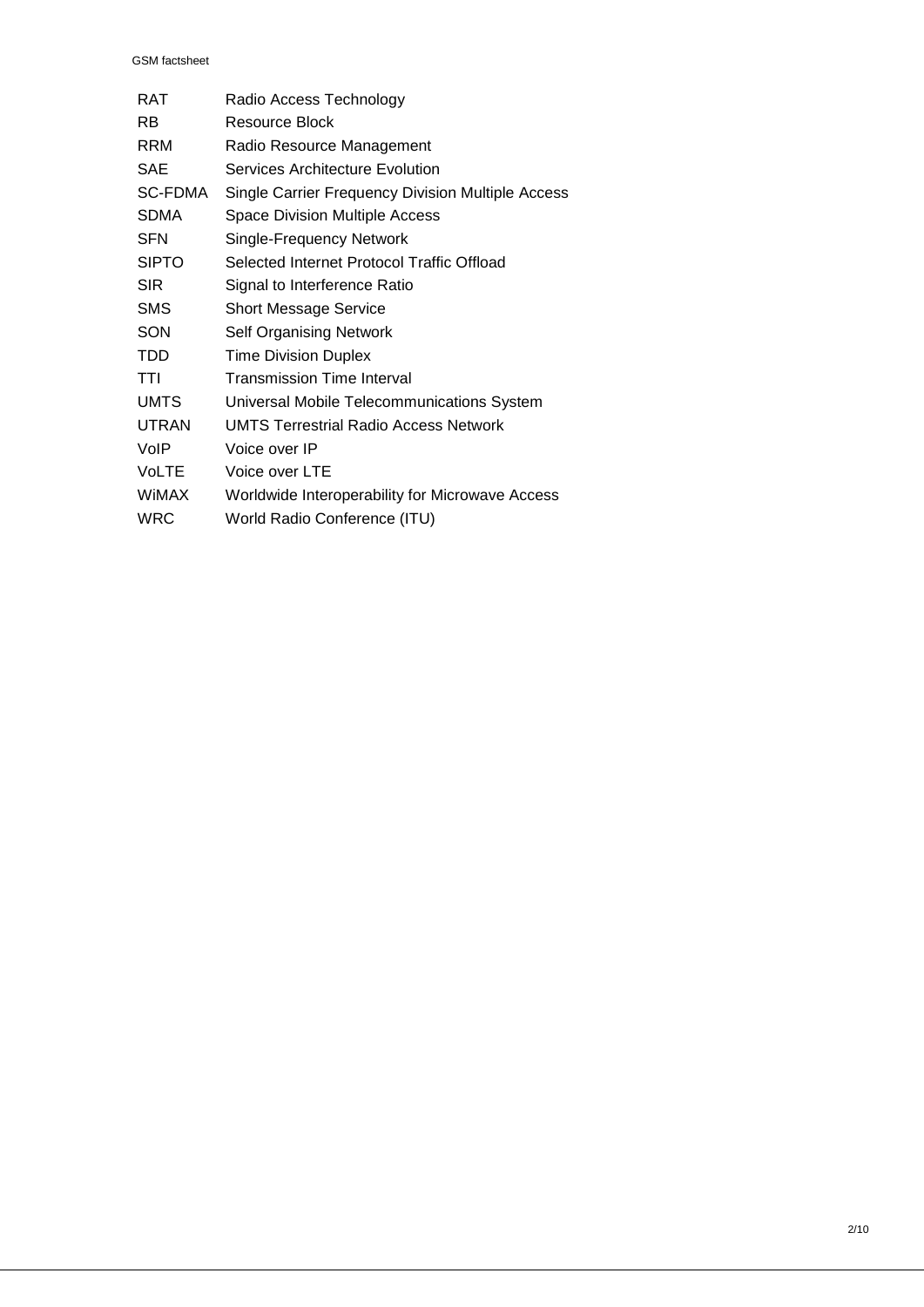# **2 Development in Europe**

In 1987, in a Memorandum OF Understanding (MoU), the network operators of 13 European countries agreed on the following minimum expansion plan:

| 1991: | Start-up of a GSM pilot network in each country              |
|-------|--------------------------------------------------------------|
| 1993: | Coverage of the main cities including international airports |
| 1995: | Coverage of all main traffic axes and large cities.          |

However, the rapid success of GSM meant that this plan was very rapidly surpassed in most countries. By the end of 1993 the threshold of one million mobile radio customers had already been reached. By mid-1994, more than 50% of the inhabited area in Europe was covered by GSM.

In mid-2007 the number of mobile radio customers (GSM and UMTS) in the 27 European Union states including Switzerland amounted to approximately 443 million (approximately 3.5 billion worldwide). Mobile penetration in Switzerland was approximately 111%.

The high point of the worldwide spread of GSM-only user devices was exceeded in about 2012. This was due to the then strongly growing market share of 3G and later 4G smartphones, in developing countries too. Under the pressure of the volume of data on mobile radio networks, which was doubling about every year, the spectrum was increasingly being exploited with spectrally more efficient technology (bits per second and Hertz bandwidth). Consequently the significance of GSM (2G) is reducing. For cost reasons, network carriers are keen to reduce the number of technologies they operate.



**Figure 1: Development of user connections according to technology** (source: Ericsson Mobility Report, June 2015)

# **3 Frequencies and licences**

The first GSM network in Switzerland was launched commercially under the brand name Natel D in the spring of 1993 at the Geneva Motor Show by the then PTT (now Swisscom). At that time Telecom PTT was the only mobile radio operator in Switzerland, because it was the only organisation authorised to provide mobile communications as a monopoly service.

With the liberalisation of the telecommunications market and the entry into force of the revised Telecommunications Act in 1998, the foundations were created for competition in mobile networks in Switzerland. As early as autumn 1997, ComCom (the Federal Communications Commission) had decided to invite tenders for two additional mobile radio licences, using the GSM standard. Subsequently, nine applications for licences were submitted by five candidates. The ensuing competition, based on criteria, finally led, in April 1998, to the licensing of two additional mobile radio operators in Switzerland: Diax (now Sunrise Communications) and Orange (now Salt). The two new networks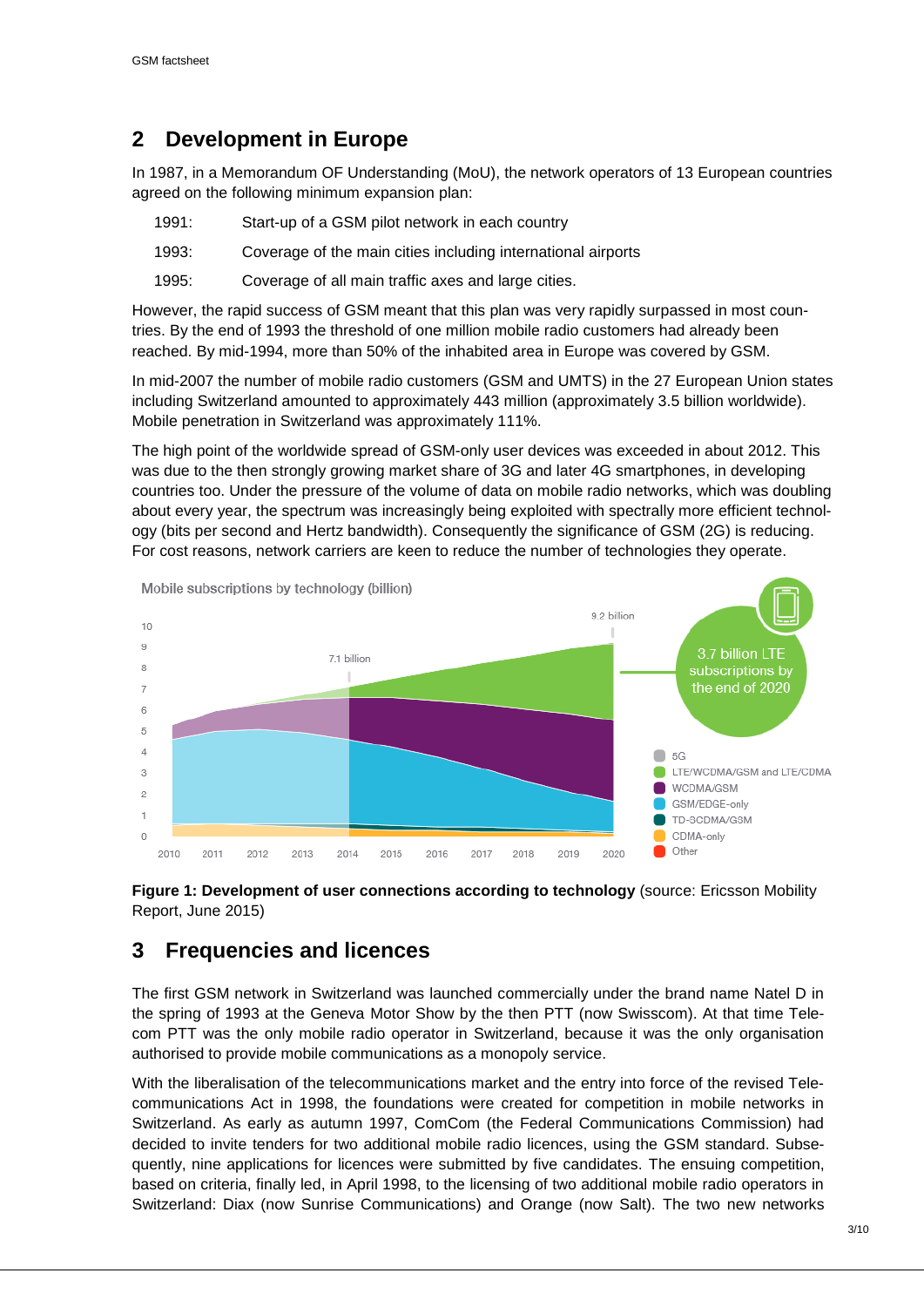were rapidly constructed. Diax was able to start operating its network commercially by the end of 1998, and Orange by mid-1999.

By the end of 2000, it was possible to allocate additional frequencies in the so-called E-GSM band (the 900 MHz band) to the three mobile radio operators in Switzerland.

At the beginning of 2004 two more GSM licences were awarded to the two companies Tele2 and In&Phone.

In mid-2007 the number of GSM mobile customers in Switzerland numbered 6.83 million in total. Of these Swisscom Mobile AG had a 62% market share, Sunrise Communications AG 18%, Orange Communications SA 20% and Tele2 0.3%. The number of active mobile connections in Switzerland, including all mobile radio technologies (GSM, UMTS and LTE), amounted to 11.9 million<sup>1</sup> at the end of March 2015 for a constant resident population in the year 2013 of 8.2 million<sup>2</sup>. This corresponds to a mobile radio penetration of approximately 147%.

In February 2012 the Federal Communications Commission ComCom auctioned all the mobile radio frequencies available at that time<sup>3</sup>. All 5 MHz frequency blocks from the frequency bands specified in Table 1 were acquired by auction by the three existing Swiss mobile radio operators. GSM supports E-UTRA bands 8 and 3. The proceeds for the Confederation from the auction amounted to approximately CHF 996 million.

| <b>Frequency band</b> | <b>E-UTRA operating</b><br>bands | <b>Bandwidth</b>         | Duplex tech-<br>nique    | Mobile radio<br>technologies<br>used |
|-----------------------|----------------------------------|--------------------------|--------------------------|--------------------------------------|
| 800 MHz               | 20                               | 2x30 MHz                 | <b>FDD</b>               | LTE-A                                |
| 900 MHz               | 8                                | $2x35$ MHz               | <b>FDD</b>               | GSM/EDGE,<br>UMTS/HSPA+              |
| 1800 MHz              | 3                                | 2x75 MHz                 | <b>FDD</b>               | GSM/EDGE,<br>LTE-A                   |
| 2100 MHz              |                                  | $2x60$ MHz               | <b>FDD</b>               | UMTS/HSPA+                           |
| 2600 MHz              | 7<br>38                          | $2x70$ MHz<br>$1x45$ MHz | <b>FDD</b><br><b>TDD</b> | LTE-A                                |
|                       | Total                            | 585 MHz                  |                          |                                      |

#### **Table 1: Frequency bands for mobile radio in Europe, status mid-2015**

The switch from the GSM frequency assignments valid until the end of 2013 to the new frequency assignments auctioned in 2012 was concluded in August 2014<sup>4</sup> .

## **4 Technology of the GSM air interface**

### **4.1 Traditional GSM**

1

GSM is a fully digital system, i.e. all signals are transmitted digitally, even on the radio section. This allows combined use of GSM for voice and/or data. In addition, highly developed security measures against fraud and interception are integrated into the system.

The connection between the mobile station (MS) and the base station (BTS) is termed the radio interface. Data is sent on the radio channel as short packets (bursts), with these being inserted into frames of 8 time slots. During a call, an individual handset or base station occupies precisely one such slot on a specific carrier frequency, i.e. one logical channel. During the call, the transmitter is switched off approximately 217 times per second (see Figure 2). This channel access procedure is

<sup>1</sup> http://www.comcom.admin.ch/dokumentation/00439/00467/index.html?lang=de

<sup>2</sup> http://www.bfs.admin.ch/bfs/portal/de/index/themen/01/01/key.html

<sup>3</sup> http://www.comcom.admin.ch/themen/00783/index.html?lang=de

<sup>4</sup> http://www.comcom.admin.ch/themen/00783/index.html?lang=de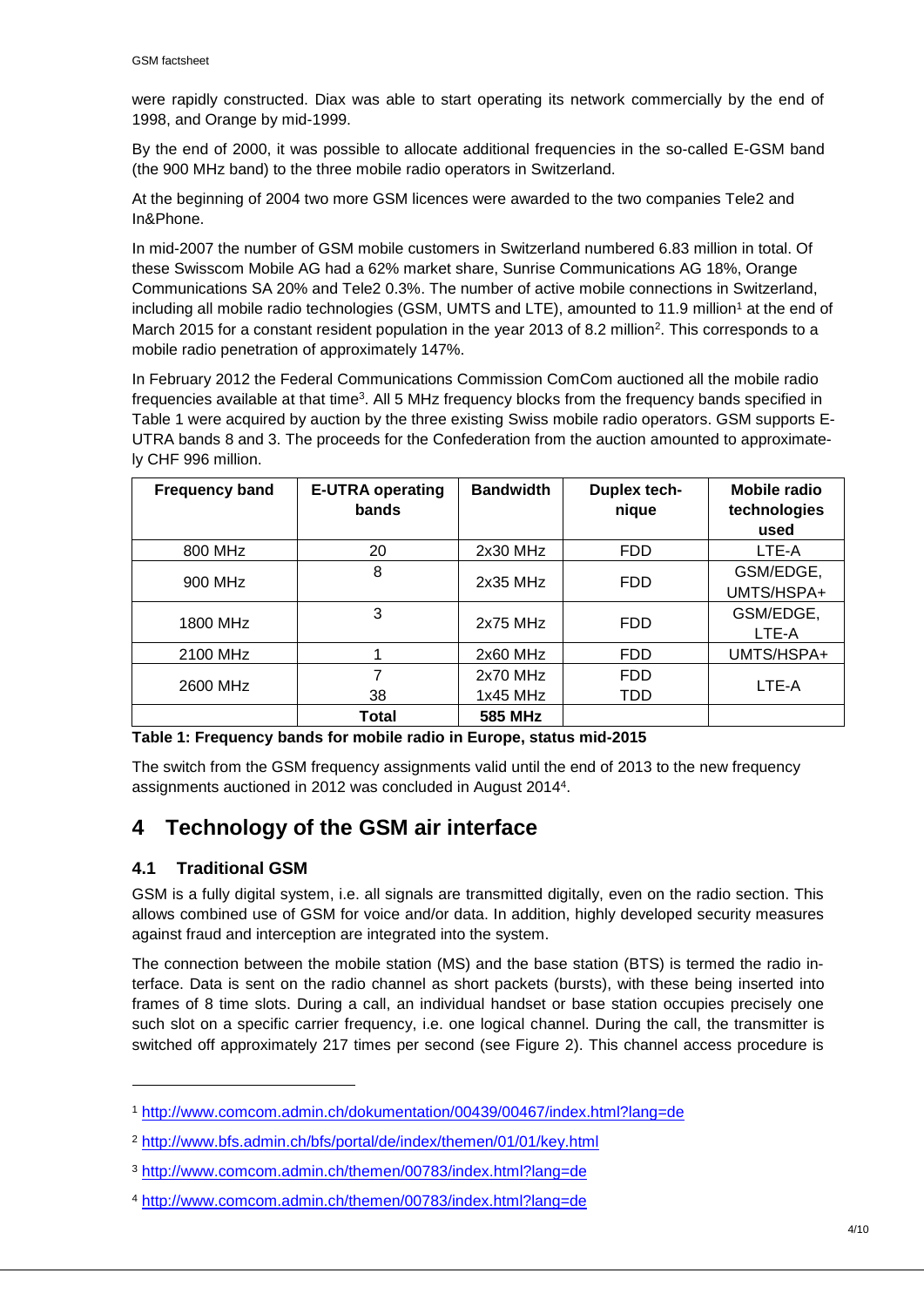termed TDMA (Time Division Multiple Access). Normally, in one cell, multiple carrier frequencies with the TDMA structure shown in figure 2 are emitted from the base station.

In each cell, the control channel is transmitted on a specific carrier frequency in the first time slot from the base station to the handsets. The other seven time slots on this carrier frequency can be used for calls. The control channel is used to transfer the network's system data to the handsets and to establish synchronisation between the base station and the handsets. This carrier is constantly transmitted by the base stations at full power, so that the handsets can find the cell when they are switched on, when they are roaming or during the handover. This carrier is transmitted at full power on all eight slots even when no calls are being made in the cell.



Transmit keying for channel 1

1 TDMA frame (4.615 ms), corresponds to a pulse repetition rate of 217 Hz

1 time slot (0.577 ms)

```
Channel 1 ………………………………………………………………………..8
```
#### **Figure 2: GSM's TDMA channel access method**

The modulation procedure used is GMSK (Gaussian Minimum Shift Keying). This modulation technique has the major advantage that it allows relatively cheap transmitters to be used.

The most important radio parameters of GSM are shown in Table 2 below.

#### **Table 2: Important radio parameters of GSM.**

| Parameter                                    | Value                                                                                                                                                                                                                                                                                                                                                                                                                                          |  |  |  |
|----------------------------------------------|------------------------------------------------------------------------------------------------------------------------------------------------------------------------------------------------------------------------------------------------------------------------------------------------------------------------------------------------------------------------------------------------------------------------------------------------|--|--|--|
| Channel pattern for carrier frequencies      | 200 kHz                                                                                                                                                                                                                                                                                                                                                                                                                                        |  |  |  |
| Frequencies for public GSM systems           | P-GSM900 (2 x 125 carrier frequencies):<br>Handset sends (uplink): 890 - 915 MHz<br>Base station sends (downlink): 935 - 960 MHz<br>E-GSM900 (additional 2 x 50 carrier frequencies to P-GSM900):<br>Handset sends (uplink):<br>880 - 915 MHz<br>Base station sends (downlink): 925 - 960 MHz<br>GSM1800 (2 x 374 carrier frequencies):<br>Handset sends (uplink):<br>1,710 - 1,785 MHz<br>Base station sends (downlink):<br>1,805 - 1,880 MHz |  |  |  |
| Duplex spacing                               | 45 MHz<br>GSM900:<br>GSM1800:<br>95 MHz                                                                                                                                                                                                                                                                                                                                                                                                        |  |  |  |
| Base station transmitting power              | The radiated transmitting power is of the order of 1 W up to sev-<br>eral hundred W ERP per high-frequency carrier. As a rule, sever-<br>al high-frequency carriers are operated on one base station.                                                                                                                                                                                                                                          |  |  |  |
| Maximum handset transmitting power (typical) | GSM900:<br>2 W<br>GSM1800:<br>1 W                                                                                                                                                                                                                                                                                                                                                                                                              |  |  |  |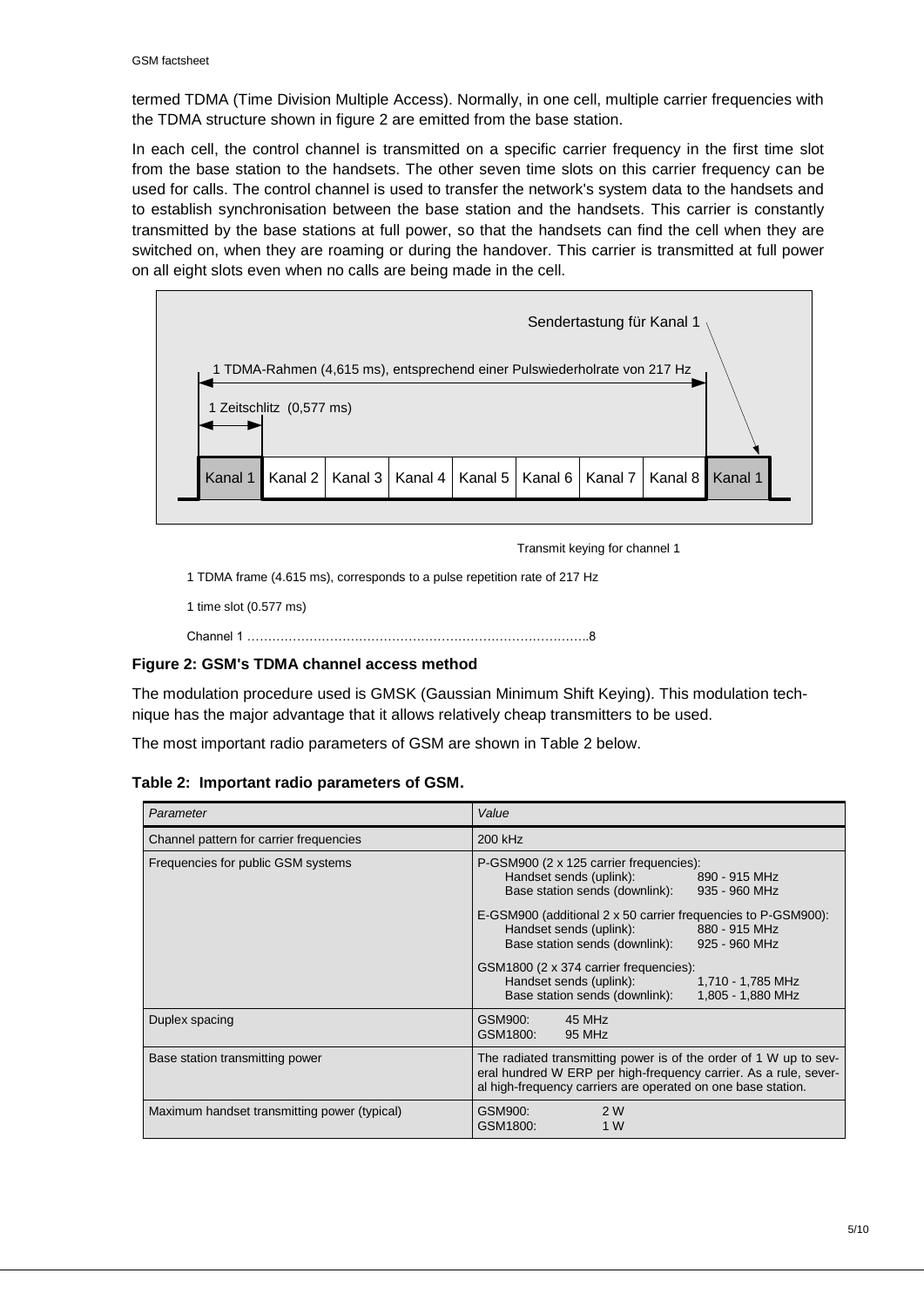| Maximum average transmitting power (handset), averaged<br>over one frame (typical, in a telephone call)                                                                                | GSM900:<br>GSM1800:                                      | 250 mW<br>125 mW                                        |  |
|----------------------------------------------------------------------------------------------------------------------------------------------------------------------------------------|----------------------------------------------------------|---------------------------------------------------------|--|
| Reception sensitivity, dynamic                                                                                                                                                         | Handset: Base<br>station:                                | $-102$ dBm<br>$-104$ dBm                                |  |
| Mode                                                                                                                                                                                   | <b>Duplex</b>                                            |                                                         |  |
| Channel access method                                                                                                                                                                  | <b>TDMA</b>                                              |                                                         |  |
| Modulation                                                                                                                                                                             | GMSK $(BT = 0.3)$                                        |                                                         |  |
| Channel bit rate                                                                                                                                                                       | 270,833 kbit/s                                           |                                                         |  |
| Maximum data rate, non-protected (gross bit rate)<br>This data rate corresponds to the net data rate (see<br>below) plus the error protection (channel coding) on the<br>air interface | $22.8$ kbit/s                                            |                                                         |  |
| Net data rates (with different channel codings)<br>This data rate is available to the subscriber or for the<br>application                                                             | <b>TCH/F2.4:</b><br>TCH/F4.8:<br>TCH/F9.6:<br>TCH/F14.4: | $2.4$ kbit/s<br>4.8 kbit/s<br>9.6 kbit/s<br>14.4 kbit/s |  |
| Range                                                                                                                                                                                  | approx. 30 km                                            |                                                         |  |

One important element for digital speech transmission on the GSM air interface is the speech encoder/decoder in the handset. The analogue speech signal from the microphone is sampled 800 times per second and converted into a digital signal. This signal is fed to the speech encoder which codes this signal at the basic rate of 13 kbit/s. This signal is then transmitted across the air interface by adding the channel coding (error protection on the air interface) at the gross bit rate of 22.8 kbit/s.

# **5 Services**

An extensive range of services has been developed for GSM. Within the framework of this brief overview of GSM it is possible to list only the most important services.

### **5.1 Teleservices:**

- **TELEPHONY SERVICES:** normal voice telephony service with the possibility of making and receiving calls to mobile or fixed users worldwide.
- **EMERGENCY CALL SERVICE:** dialling 112 in any country connects the user to a national emergency service.
- **SHORT MESSAGING SERVICE (SMS):** offers the possibility of sending short alphanumeric messages up to 160 characters long.
- **FAX:** allows transmission and reception of faxes at 2.4 9.6 kbit/s.

### **5.2 Carrier services**

-

Carrier services are services for data transmission:

- **CIRCUIT-SWITCHED<sup>5</sup> DATA TRANSMISSION:** transparent and non-transparent synchronous or asynchronous circuit-switched data transmission from 1.2 – 9.6 kbit/s.
- **HSCSD:** circuit-switched data service at bitrates up to 57.6 kbit/s (see section 5.2.2).
- **GPRS:** packet-switching<sup>6</sup> data service at bitrates up to 171.2 kbit/s (see section 5.5.3).
- **EDGE (E-GPRS):** further development of HSCSD and GPRS by 8-PSK type modulation, enables higher data rates of 8.8 kbit/s up to 59.2 kbit/s/slot or if 8 slots are used max. 473.6

<sup>5</sup> With circuit switching the transmission channel is used exclusively by one application. The entire bandwidth of the channel is available exclusively to this application.

<sup>6</sup> With packet switching an existing transmission channel is used concurrently by multiple users. A virtual transmission channel is established for each user. The available channel bandwidth is allocated among users statistically, i.e. demand-orientated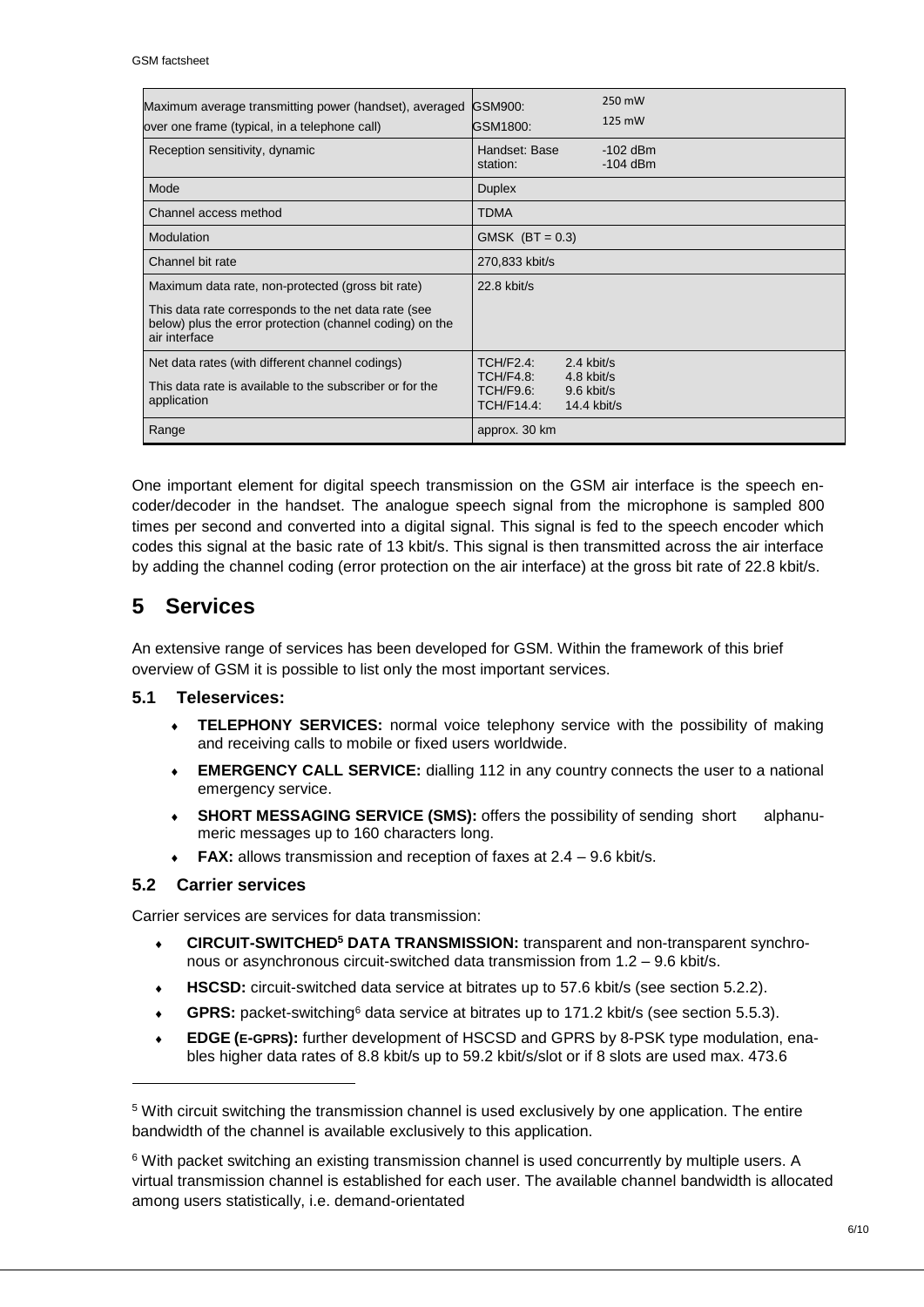kbit/s

 **E-EDGE: (EVOLVED EDGE):** further development of EDGE by 16QAM and 32QAM type modulation

### **5.2.1 Data services HSCSD, GPRS, EDGE and E-EDGE**

In order to meet the demand at that time for significantly higher data rates than the 9.6 kbit/s originally offered by GSM, the GSM system was extended.

The principle of HSCSD (High Speed Circuit Switched DATA) and GPRS (General Packet Radio Service) is so-called channel bundling: Several time slots are assigned to one specific connection (see Transmit keying for channel 1

1 TDMA frame (4.615 ms), corresponds to a pulse repetition rate of 217 Hz

1 time slot (0.577 ms)

Channel 1 ………………………………………………………………………..8

Figure 2). As a result, the data rates of individual users can be greatly increased. The number of time slots which a user device can process depends on the device category.

In addition to channel bundling new channel codings (transmission protection on the air interface), and in the case of EDGE (Enhanced Data Rates for GSM evolution) even a new modulation procedure, were introduced at the same time. This means that the maximum possible data rate on the air interface can be optimally adapted to the prevailing transmission conditions (interference, distance between base station and mobile phone, etc.).

By means of channel bundling on the uplink, i.e. by the simultaneous occupancy of several time slots by the user, the average performance of the mobile telephone is increased during a call.

### **5.2.2 HSCSD (High Speed Circuit Switched Data)**

As the name indicates, HSCSD is a circuit-switched data service. With HSCSD, up to four slots of a carrier can be occupied by a single user. Since the net data rate per slot is 9.6 kbit/s or 14.4 kbit/s – depending on the channel coding – up to 57.6 kbit/s are available for the individual users (see Table 3). This data service was relatively simple to incorporate into existing GSM networks, because the GSM core network was already prepared for 64 kbit/s circuit-switched data services.

HSCSD was largely displaced by the successful introduction of packet-switched technologies such as GPRS (see below).

### **5.2.3 GPRS (General Packet Radio Service)**

With the packet-switched GPRS service, data signalling rates up to 171.2 kbit/s are theoretically possible. However, optimal propagation conditions must exist to achieve these rates. The signalling rates in real networks – at least in the initial phase – were far below this theoretical upper limit. Today, data rates of approximately 40 kbit/s are offered in practice, i.e. 'only' three channels or rather slots are trunked with channel coding CS-2 (see Table 3) for a specific connection. The limiting factor in this context is the handsets.

With GPRS, instead of making a channel exclusively available to a subscriber for the entire duration of a connection, the capacity of the radio channel is utilised only when data actually exists for transmission. This increases the spectrum efficiency of the system. Network capacity is therefore a resource which is available to all users simultaneously and at any time. New models can also be introduced for charging. For example, a user can always be logically connected to a server (always-on), but only pays for the data which is actually physically transmitted (charging by volume). The timeconsuming call set-up and disconnection procedures are therefore eliminated. This always-on principle with GPRS extended GSM to the mobile internet.

As with HSCSD, for GPRS new handsets or plug-in computer must also be introduced. Unlike HSCSD, new elements are also required for GPRS in the fixed network in order to support packetswitched services.

Today, GPRS is implemented in the vast majority of GSM mobile radio systems.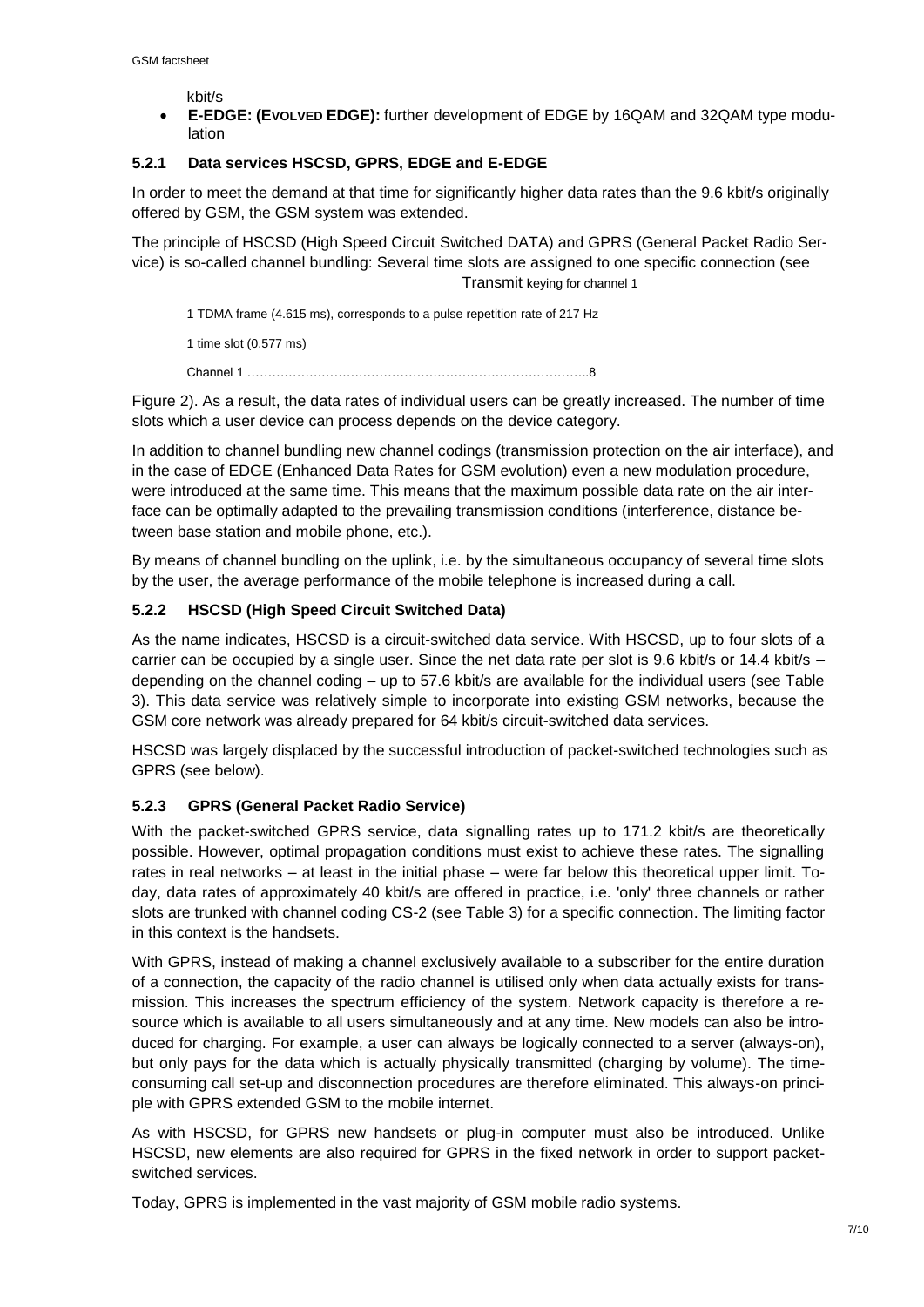#### **5.2.4 EDGE (Enhanced Data rates for GSM Evolution)**

EDGE allows a further increase in data rates by a factor of three, thanks to an improved modulation technique (8-PSK). EDGE is used predominantly in conjunction with GPRS (see above). These services are designated EGPRS (Enhanced GPRS).

The advantages of the types of modulation and channel coding used by EDGE can also be exploited together with HSCSD (see above). In this context the term ECSD (Enhanced Circuit Switched Data) is used. It offers the possibility of achieving the maximum data rate of 57.6 kbit/s with less than four slots. In the case of the circuit-switched services, this is the maximum data rate, which is limited by the capabilities of the fixed network.

EDGE is currently implemented in many GSM mobile radio systems and has made a crucial contribution to the considerable success of GSM for mobile package-switched data services with moderate data rates (mobile internet).

#### **5.2.5 E-EDGE (Evolved EDGE)**

EDGE was further developed and E-EDGE offered

- theoretical data rates of 1.3 Mbit/s on the downlink,
- 653 kbit/s on the uplink.
- Latencies around 100 milliseconds

E-EDGE was therefore called christened a 2.75G system by industry observers and gave a foretaste of 3G, which was introduced shortly thereafter. The fact that some network carriers invested very large sums in the 3G licences meant that there was no major proliferation of E-EDGE. Also, GSM does not support the 3G frequency bands and the money was invested in the 3G network construction, not in the expansion of GSM/EDGE networks.

| Service             | Channel coding         | <b>Modulation</b> | Net data rate per<br>slot | Maximum data rate                       |
|---------------------|------------------------|-------------------|---------------------------|-----------------------------------------|
| <b>HSCSD</b>        | TCH/F9.6               | <b>GMSK</b>       | $9.6$ kbit/s              | $4 \times 9.6$ kbit/s = 38.4 kbit/s     |
| (circuit-switched)  | <b>TCH/F14.4</b>       |                   | $14.4$ kbit/s             | $4 \times 14.4$ kbit/s = 57.6 kbit/s    |
| <b>GPRS</b>         | CS-1 (Code rate 0.5)   | <b>GMSK</b>       | 9.05 kbit/s               | $8 \times 9.05$ kbit/s = 72.4 kbit/s    |
| (packet-switched)   | CS-2 (Code rate 0.67)  |                   | $13.4$ kbit/s             | $8 \times 13.4$ kbit/s = 107.2 kbit/s   |
|                     | CS-3 (Code rate 0.75)  |                   | $15.6$ kbit/s             | $8 \times 15.6$ kbit/s = 124.8 kbit/s   |
|                     | CS-4 (Code rate 1)     |                   | 21.4 kbit/s               | $8 \times 21.4$ kbit/s = 171.2 kbit/s   |
| <b>ECSD (EDGE)</b>  | TCH/F28.8              | 8-PSK             | 28.8 kbit/s               | 2 x 28.8 kbit/s = 57.6 kbit/s $a^{(3)}$ |
| (circuit-switched)  | <b>TCH/F43.2</b>       |                   | 43.2 kbit/s               | 1 x 43.2 kbit/s = 43.2 kbit/s $a^{(3)}$ |
| <b>EGPRS (EDGE)</b> | MSC-5 (Code rate 0.37) | 8-PSK             | 22.5 kbit/s               | $8 \times 22.5$ kbit/s = 180 kbit/s     |
| (packet-switched)   | MSC-9 (Code rate 1)    |                   | 59.2 kbit/s               | $8 \times 59.2$ kbit/s = 473.6 kbit/s   |
| Common for          |                        |                   |                           |                                         |

### **Table 3: Examples of data rates of HSCSD, GPRS and EDGE (ECSD and EGPRS).**

*Comments:*

a) In the case of the circuit-switched services, the maximum data rate on the air interface is 57.6 kbit/s.

#### **5.3 Additional services**

#### **5.3.1 CALL OFFERING: Diversion or forwarding services for incoming calls.**

- **-** Call Forwarding Unconditional (Service 21): if this form of call forwarding is activated, an incoming call is forwarded to a national or international number programmed by the subscriber.
- **-** Call Forwarding on Mobile Subscriber Busy (Service 67): if the called subscriber is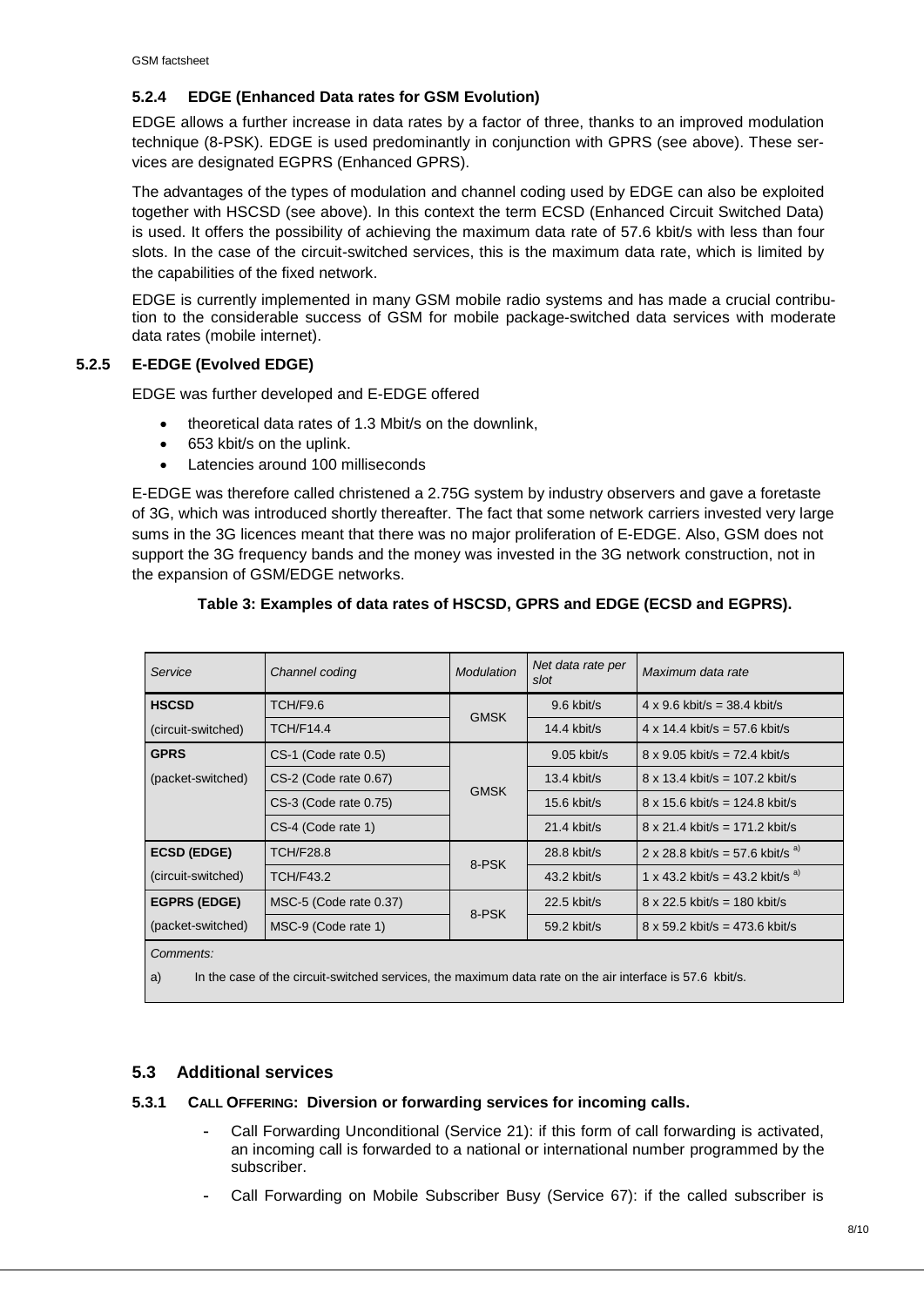engaged, the next call is diverted to a pre-programmed number.

- **-** Call Forwarding on No Reply (Service 61): forwarding of calls to a programmed national or international number, if the called subscriber does not answer. The mobile subscriber can program delayed forwarding within a range of 5 to 30 seconds.
- **-** Call Forwarding on Mobile Subscriber Not Reachable (Service 62): forwarding of calls to a programmed national or international number, if the called subscriber is not reachable, i.e. when the device is not switched on or is in an area which is not covered.

#### **5.3.2 Call Restriction**

These services are restrictions or bars on incoming or outgoing calls. Pre-programming of the service concerned by the network operator and activation/deactivation by the mobile customer are necessary.

- **-** Barring of All Outgoing Calls: all outgoing calls, national and international (apart from the emergency service) are barred.
- **-** Barring of Outgoing International Calls: all outgoing international calls are barred.
- **-** Barring of Outgoing International Calls except to the Home PLMN Country: barring as above, but if the mobile customer is abroad, he can make calls back to his home country.
- **-** Barring of all Incoming Calls: all incoming calls are routed to a spoken text (e.g. "No calls can be received on this number at present").
- **-** Barring of all Incoming Calls when Roaming outside the Home PLMN: if the subscriber is abroad, incoming calls are not forwarded but routed to a spoken text (e.g. "No calls can be received on this number at present").

#### **5.3.3 CALL COMPLETION**

These services provide enhanced facilities for call handling.

- **-** Call Waiting: if a user is on a call and another call arrives, the called user is made aware of this other call.
- **-** Call Hold: if a call is in progress, it can be put on hold in order to answer another call or set up another call. Often used together with "Call Waiting".

#### **5.3.4 Number Identification**

These services make it possible for the network operator or the customer to identify the calling or called subscriber.

- **-** Calling Line Identification Presentation (CLIP): the caller's number can be displayed to the called subscriber when an incoming call is received.
- **-** Calling Line Identification Restriction (CLIR): allows a specific subscriber to prevent identification at the called user.
- **-** Connected Line Identification Presentation (COLP): the number of the called subscriber is indicated to the calling subscriber. In the case of call forwarding or diversion, this may be different from the dialled number.
- **-** Connected Line Identification Restriction (COLR): allows a specific subscriber to prevent indication of the called number to the calling subscriber.
- **LOCATION SERVICES:** location services are used to determine the position of the handset within the mobile radio network. At present it is only possible to establish the cell in which a subscriber is located. Location services can be used for various applications:
	- **-** Determining of position for emergency calls: in the case of an emergency call from a mobile phone, the emergency services can determine the position of the caller. This